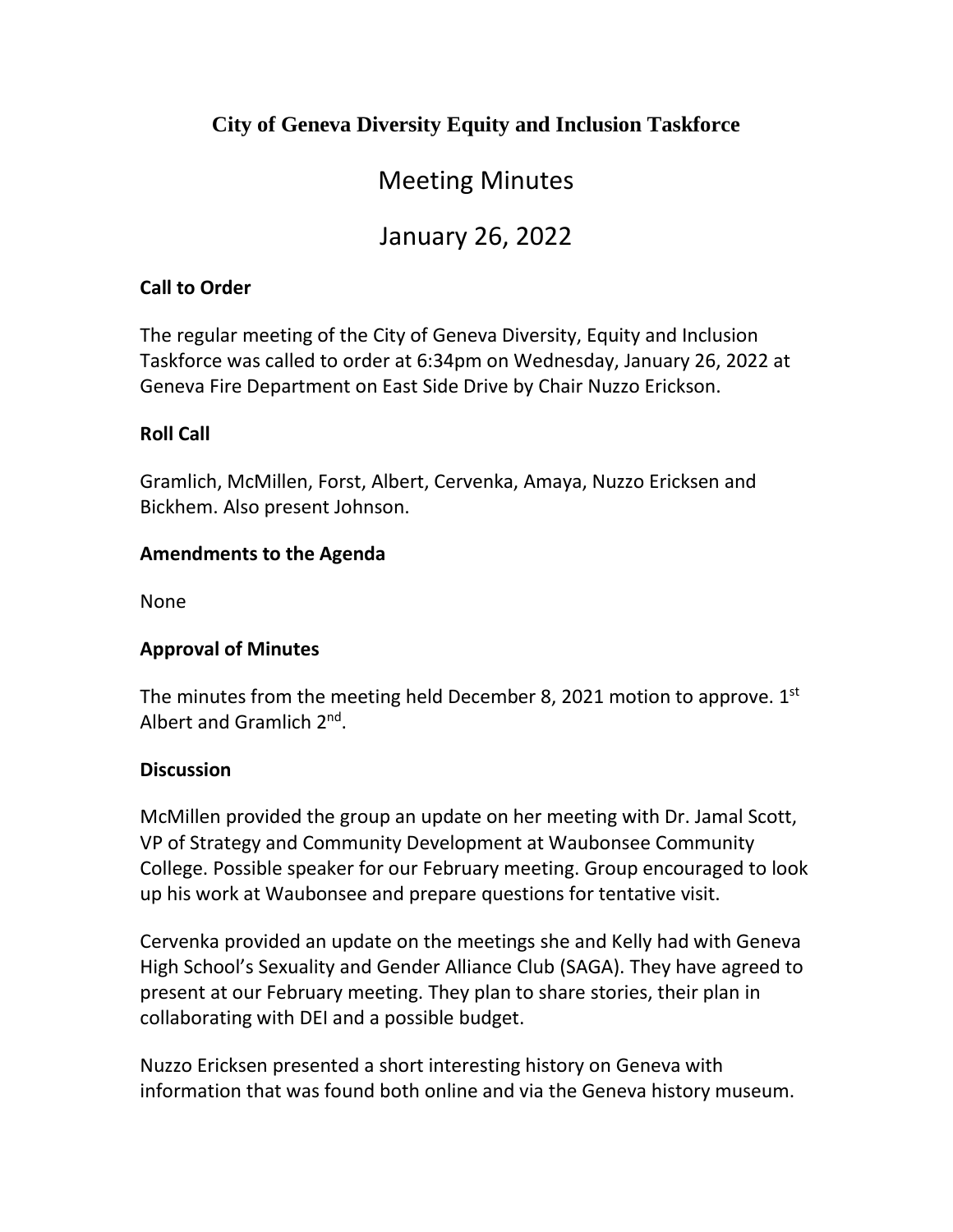The possibility of working with the Geneva History Museum in the future was discussed.

Albert shared that information that is diversity related should be shared throughout the year. Cervenka also added the idea of soliciting stories from members of the community. The stories that are given can also be read at city council meetings.

Forst will provide more information on the community garden once the contact person touches base with her.

Johnson confirmed GPD police chief to speak at our March Meeting. McMillen shared thoughts of possible questions to consider during this meeting. Questions include recent changes in policing in the surrounding areas, pre arrest diversion for minor infractions, disaggregation of data (police data) from Waubonsee and/or NIU criminal justice programs, the makeup of GPD etc. The possibility of moving our meeting to the East side Fire Department was also discussed. Most taskforce members were keen on this idea especially for the upcoming meetings.

Albert informed the group of precinct committee person openings in Geneva. Nuzzo Ericksen while open to the information recommended avoidance of political jargon in the DEI taskforce.

#### **New Business/Public Comment**

Community Member Chris Pakan commented the presentation of Geneva's History was nice. She also would like to more collaboration between students and seniors in the community i.e. the importance of lived experiences of seniors being shared with students.

Community Member Gary VanBreda posed the question why is Geneva so different from the surrounding areas in terms of diversity? He also stated the need to clearly state what DEI wants to achieve, targets and how can it be measured.

Community Member Paula Merrington questioned the history of Geneva being known as a sundown town and redlining.